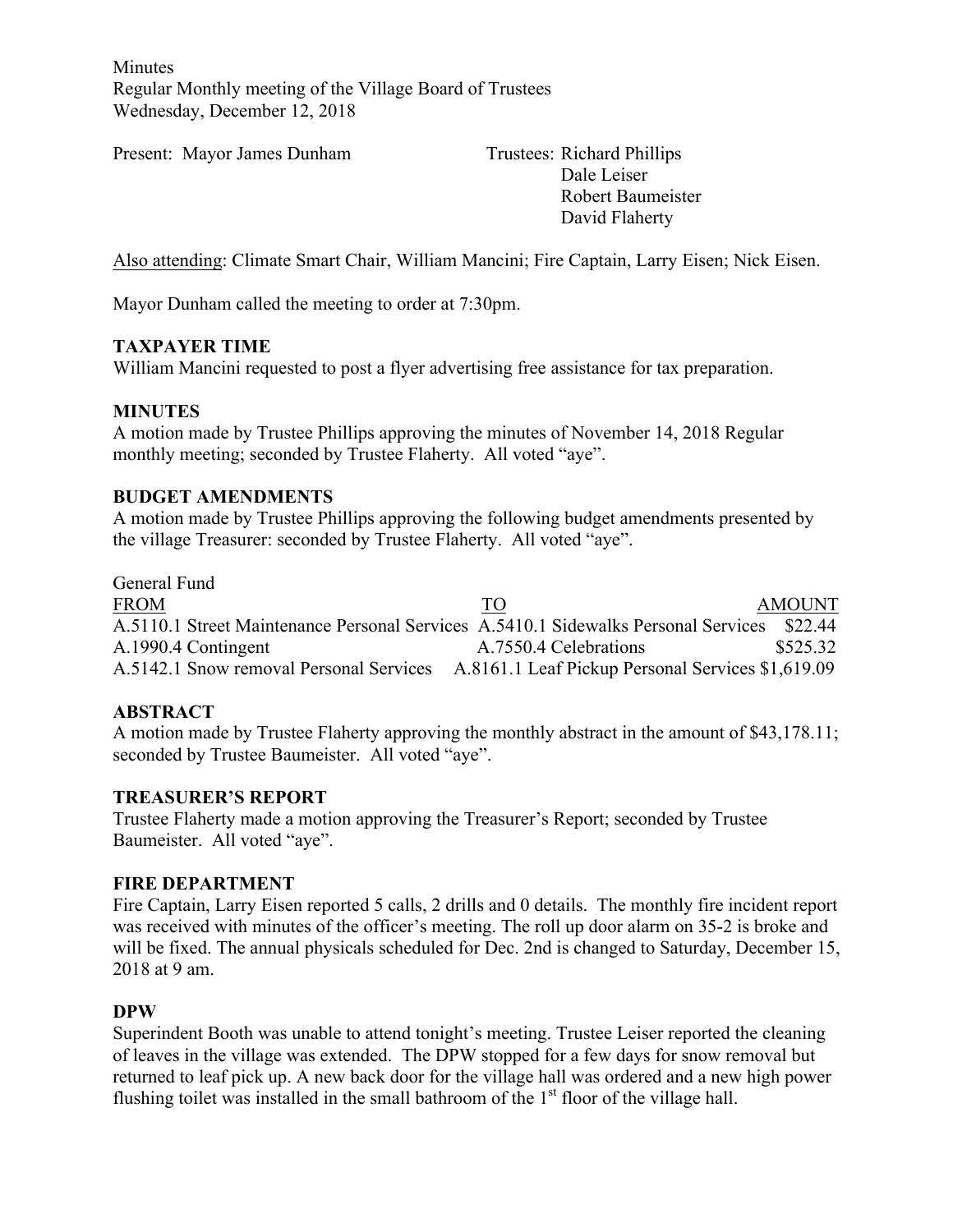### **CODE ENFORCEMENT OFFICER**

The CEO/ZEO was unable to attend tonight's meeting. The CEO/ZEO's monthly report was received with 10 permits issued and \$1,883.30 of fees collected. The village board discussed requesting a copy of the violations given and monthly updates of the progress of the violations including the inspections of the multi units in the village.

## **TREES**

12 Broad Street-Mayor Dunham will request NYSDOT to remove two trees in the area of 12 Broad Street.

### **TRAFFIC CALMING STUDY**

Trustee Phillips noted he has visually noticed a reduction of speed in the village as the State Troopers' and the Sheriff's office has been issuing speeding tickets in the village.

Trustee Baumeister is requesting a stop sign to be installed on Gaffney Lane. Mayor Dunham will speak with the Village attorney to draft a local law for the installation of a stop sign.

## **ALBANY HUDSON ELECTRIC TRAIL**

Maintenance Agreement-There is a few more detail to be worked out before the signing of the agreement.

Acquisition of parcel from Samascott's- Mayor Dunham made the following motion: for the acquisition from Samascotts (McIntosh Orchards LLC) of a fee taking of 0.428 acres as shown on the "AHEP Parcel Acquisition Map" by Timothy L. Odell, Land Surveyor dated November 20, 2018. SEQR requirements have been met by the Hudson Valley Greenway's FEIS, dated July 16, 2018 and Findings Statement dated October 11, 2018. The Village Board is taking this action accordance with the November 14, 2018 resolution that determined, based on the balancing of public interest test using the Monroe County vs. City of Rochester case, that the village is exempt from the code of the Village of Kinderhook. The Clerk Treasurer is authorized to pay Samascotts \$6,000 for the fee taking and up to \$2,000 for expenses, such as attorney fees, in accordance with the Cooperative Agreement between HRVG and the Village of Kinderhook and further, authorizing the Mayor of the Village to execute and deliver any and all documents necessary to complete the transaction; seconded by Trustee Flaherty. All voted "aye".

# **CLIMATE SMART COMMUNITIES TASK FORCE**

EVC Station Status: The site preparation work was started on Dec.  $4<sup>th</sup>$  in the municipal parking lot. The village is waiting for a final third party inspection and the National Grid connection prior to completing the actual station installation. The village will need to install ballards to protect the charging station.

A quarterly progress report showing expenses paid out for the project and proof of in-kind services from village personnel is required and due to Myra Fydniak at DEC. Tara Donadio has provided the village with a partially completed report and will work with us to submit to the DEC along with photos of the site work. Tara offered to have a representative from the Climate Action Association come to the Climate Smart Committee meeting on January 8<sup>th</sup> to provide grant writing assistance and suggestions for possible projects once the village receives the \$35,000 award from the DEC.

Village Solar**:** A meeting was held with a representative of Kassellman Solar, Stephen Clemens, to discuss a potential solar project for the Village buildings. Attending the meeting were Aileen Leventon, Warren Applegate, Trustee Dale Leiser and William Mancini. Mr. Clemens provided a proposal of \$192,000 after the state rebate to install solar panels on all the village buildings. Trustee Leiser noted at this time the village will consider installing solar panels at the Fire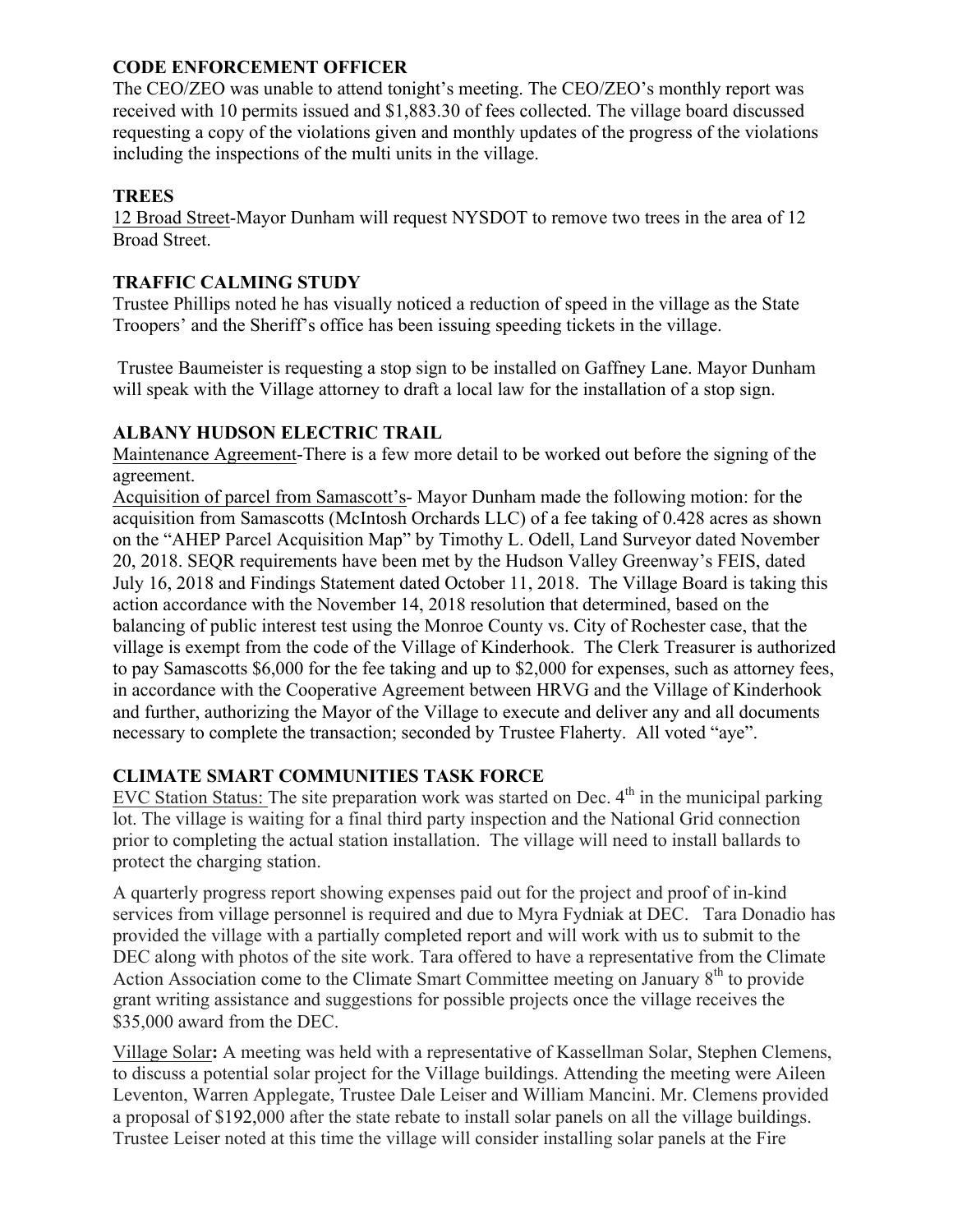House. An estimation of \$30,000 to install solar panels over the meeting room and the south bay of the Fire House will be considered to receive the best financial pay back to the village.

Review of the Climate Action endorsements and resolution: The village board will review the documents received in preparation of adopting a resolution at next month's meeting.

# **WILLIAM STREET RT. 9 TO MAIDEN LANE**

The village did not receive grant funds from the NYS Infrastructure Grant. Mayor Dunham spoke with Bill Roher from TGW Consulting Group to see if other avenues may be pursued. The village can do the project in phases. Drainage and the replacement of the water line need to be addressed. For the water main the village may purchase the materials and bid out the installation separately.

### **ZONING BOARD**

The meeting was cancelled no new business submitted.

### **PLANNING BOARD**

Mayor Dunham met with Matt Cabral, Chairman of the Planning Board to finalize changes to the Dumpster Regulations. A final draft will be submitted to the village attorney for review.

## **HISTORIC PRESERVATION COMMISSION**

Outside Village Hall lighting-The village was informed by Superindent Booth the lights outside the village hall was broken and needed to be replaced. At last month Village Board meeting a motion was passed to install an Italianate style light found by HPC member Randall Dawkins. The light goes with the scale, size and type of period of the building. The HPC approved new lights to be installed on the building but wanted to find different globes. The lights on the village hall have been working. The village board will keep the current lights on the building as long as they are working. When they stop working the village will have the new lights to install and giving time for more appropriate globes to be found.

# **ECONOMIC DEVELOPMENT DIRECTOR**

The EDC Director's monthly report was received.

Netherlands Sister City-Dutch Heritage Week-Mayor Dunham will be meeting Village Historian, Ruth Piwonka and EDC Director, Renee Shur tomorrow at noon to discuss adopting a Dutch Heritage Week. The village was gifted a framed letter written by Martin Van Buren on September 21, 1831. Mayor Dunham would like to hang the picture and a plaque translating the letter in the village hall.

Local Waterfront Revitalization Grant-The village is waiting for notification of the grant award that will be announced in December.

Christmas tree Lighting-The  $1<sup>st</sup>$  annual tree lighting went very well. The Mayor feels we should do it again and keep it on a separate evening than Candlelight Night.

# **KINDERHOOK CREEK RECREATIONAL STUDY**

A committee of three Village of Kinderhook representatives and four Village of Valatie representatives will be formed. Mayor Dunham appointed Tom Mueller, Bob Gibson and Bill Laraway as village of Kinderhook representatives to the committee. Mayor Dunham will be the liaison for the committee to the village board.

# **NYSDOT**

Handicapped parking spot-Mayor Dunham will contact NYSDOT concerning the installation of a handicapped parking spot in front of the Village Hall.

NB Rt 9 restriction to use of parking lane at traffic signed as right turn-Mayor Dunham believes NYSDOT striped the center of the NB lane in the village square.